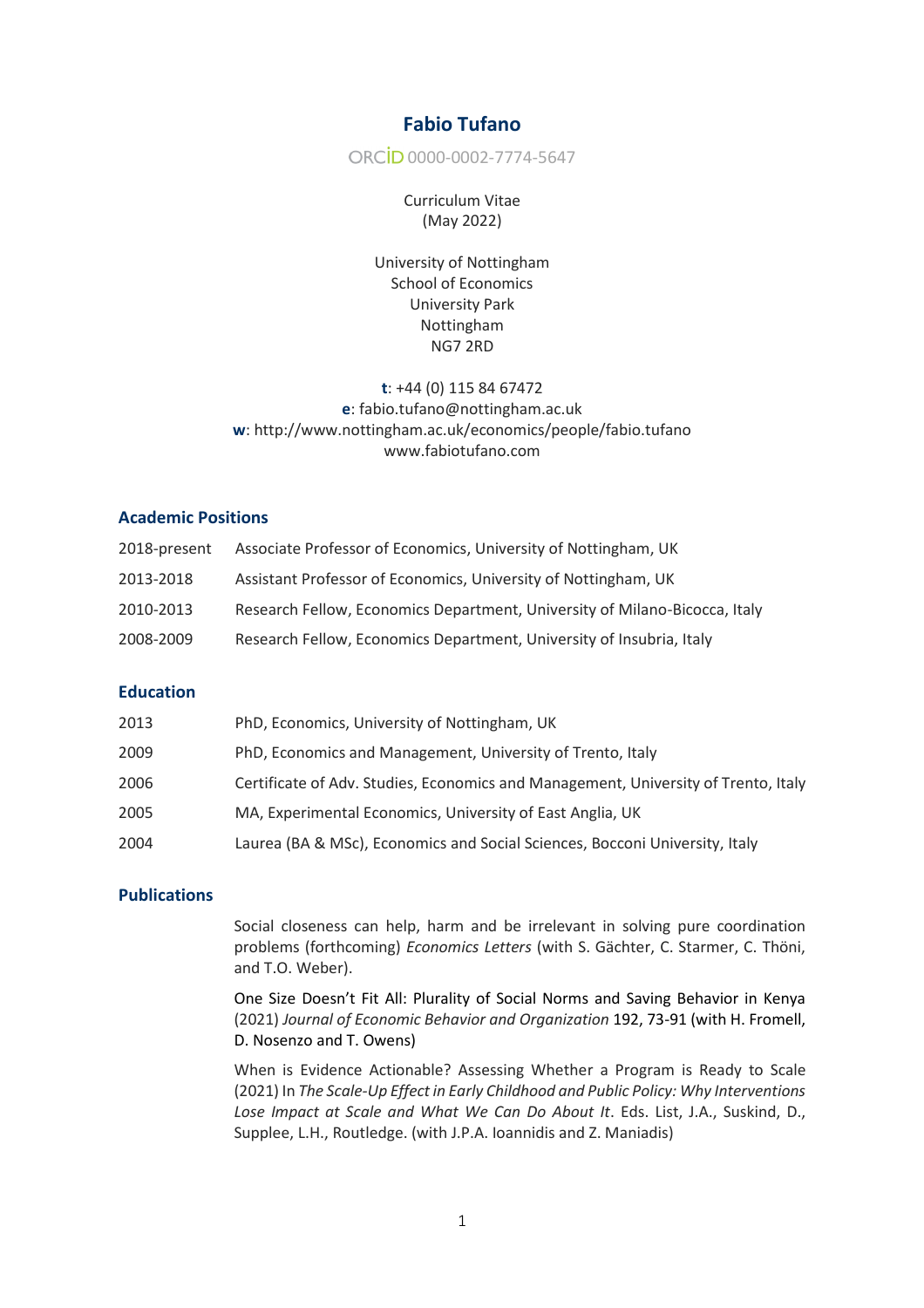The Differential Impact of Friendship on Cooperative and Competitive Coordination (2020) *Theory and Decision* 89(4), 423-452 (with Gabriele Chierchia and Giorgio Coricelli)

On the priming of risk preferences: The role of fear and general affect (2019) *Journal of Economic Psychology* 75(Part A), 102137 (with Despoina Alempaki and Chris Starmer)

Are Victims Truly Worse Off in the Presence of Bystanders? Revisiting the Bystander Effect" (2019) *Revue Économique* 70(6), 927-943 (with Hanna Fromell, Daniele Nosenzo and Trudy Owens)

Re-examining how utility and weighting functions get their shapes: a quasiadversarial collaboration providing a new interpretation (2019) *Management Science* 65(10), 4841-4862 (with Despoina Alempaki, Emina Canic, Timothy Mullett, William Skylark, Chris Starmer and Neil Stewart)

To Replicate or Not To Replicate? Exploring Reproducibility in Economics through the Lens of a Model and a Pilot Study (2017) *Economic Journal*, 127(605), F209-F235 (with Zacharias Maniadis and John A. List)

The Research Reproducibility Crisis and Economics of Science (2017) *Economic Journal*, 127(605) F200-F208 (with Zacharias Maniadis)

The Effect of Voluntary Participation on Cooperation (2017) *Journal of Economic Behavior and Organization*, 142, 307-319 (with Daniele Nosenzo)

The Value of Vulnerability: The Transformative Capacity of Risky Trust (2017) *Judgment and Decision Making*, 12(4), 408-414 (with Luigino Bruni)

How to Make Experimental Economics Research More Reproducible: Lessons from Other Disciplines and a New Proposal (2015) In *Research in Experimental Economics, Volume 18: Replication in Economic Experiments*. Eds. Deck, C., Fatas, E., and Rosenblat, T., Emerald Group Publishing (with Zacharias Maniadis and John A. List)

Measuring the Closeness of Relationships: A Comprehensive Evaluation of the 'Inclusion of the Other in the Self' Scale (2015) *PLoS ONE* 10: e0129478 (with Simon Gächter and Chris Starmer)

One Swallow Doesn't Make a Summer: Reply to Kataria (2014), *Econ Journal Watch* 11(1), 11-16 (with Zacharias Maniadis and John A. List)

One Swallow Doesn't Make a Summer: New Evidence on Anchoring Effects (2014), *American Economic Review* 104(1), 277-290 (with Zacharias Maniadis and John A. List)

Are 'True' Preferences Revealed in Repeated Markets? Experimental Demonstration of Context-dependent Valuations (2010), *Experimental Economics*, 13(1), 1-13

[Lead Article]

#### **Working Papers**

Measuring "Group Cohesion": Revealing the Productive Power of the Company You Keep (with Simon Gächter and Chris Starmer) – Conditionally accepted *Review of Economics and Statistics*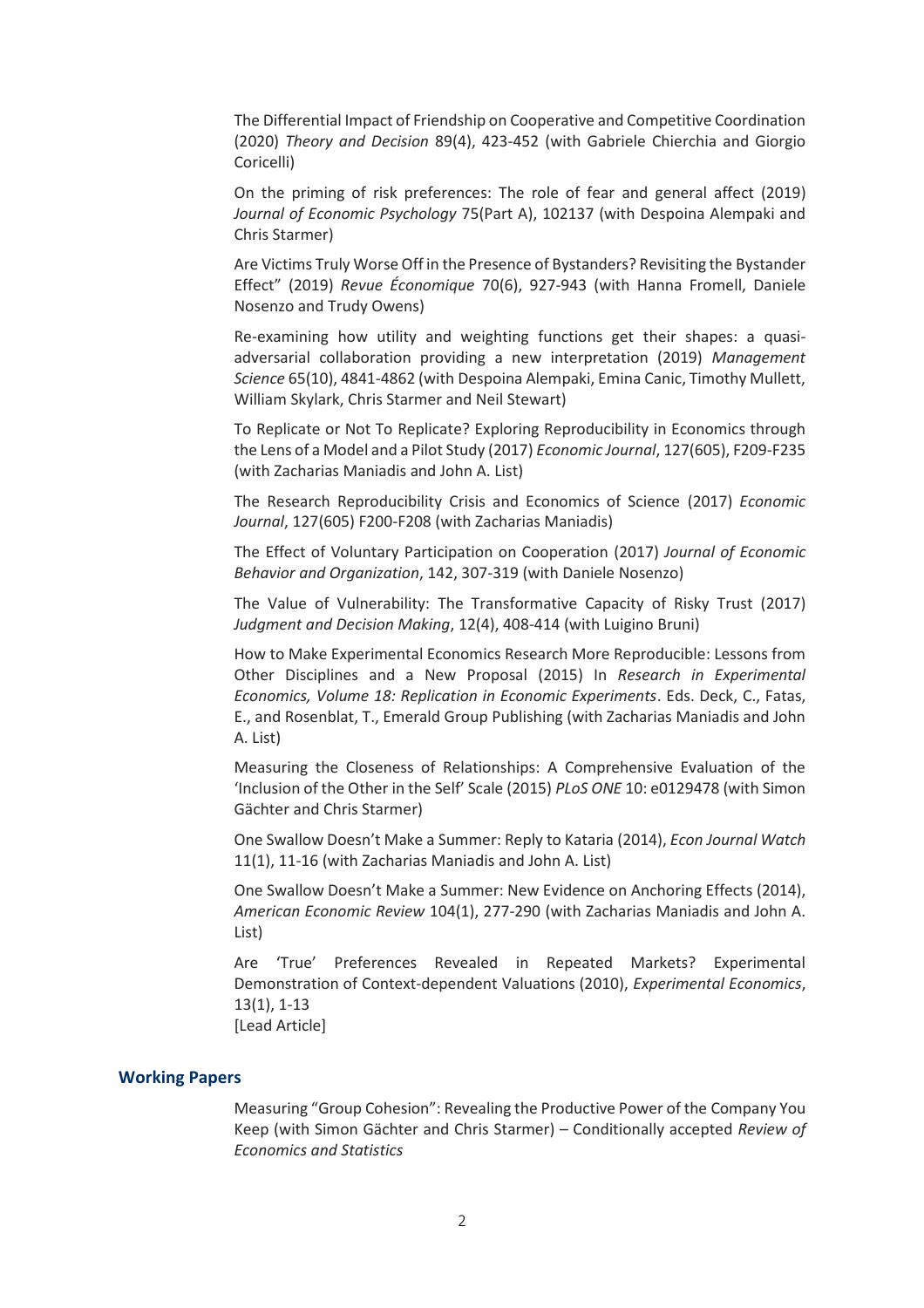### **Teaching Experience**

- 2013-present University of Nottingham, PhD Students: Marcelo Woo (co-supervision, ongoing since May 2021), Basim Alandijany (co-supervision, ongoing since Apr. 2021), Malte Baader (co-supervision, ongoing since Sep. 2017); Despoina Alempaki (cosupervision, awarded 2017), and Hanna Fromell (co-supervision, awarded 2017)
- 2013-2021 University of Nottingham: Quantitative Economics (UG)
- 2015-2021 University of Nottingham: Quantitative Methods (UG)
- 2013-2020 University of Nottingham: Experimental and Behavioural Economics (UG 2013- 2020: 7 editions); Political Economy (UG – 2015-2016: 2 editions)
- 2009-2010 University of Insubria: Psychology, Ethics and Economics (PG)

# **Honours and Grants**

| 2021         | British Academy/Nuffield Foundation - Understanding Communities                                                                                                                                                                                                                                                          |
|--------------|--------------------------------------------------------------------------------------------------------------------------------------------------------------------------------------------------------------------------------------------------------------------------------------------------------------------------|
| 2021         | British Academy/Wellcome Trust Conference scheme 2022, Title "Towards<br>'Cohesive Societies': Economics of Identity, Norms and Narratives" - Role:<br>Conference convenor                                                                                                                                               |
| 2021         | Shortlisted for UKRI Future Leader Fellowship (Round 5)                                                                                                                                                                                                                                                                  |
| 2019-20      | International Collaboration Fund Award, University of Nottingham                                                                                                                                                                                                                                                         |
| 2019         | Leverhulme Trust Visiting Professorship - Role: Principal Investigator                                                                                                                                                                                                                                                   |
| 2019         | British Academy/Leverhulme Small Grant - Role: Principal Investigator                                                                                                                                                                                                                                                    |
| 2018-19      | International Collaboration Fund Award, University of Nottingham                                                                                                                                                                                                                                                         |
| 2017         | REF 4* Output Funding, Faculty of Social Sciences, University of Nottingham                                                                                                                                                                                                                                              |
| 2017         | The European Summer Symposia in Economic Theory (ESSET) organized by the<br>Centre for Economic Policy Research (CEPR) and the Study Center Gerzensee (CH).                                                                                                                                                              |
| 2016         | Shortlisted for a European Research Council Starting Grant (ERC-StG-2016:<br>Markets, Individuals and Institutions - SH1 Panel)                                                                                                                                                                                          |
| 2015-2017    | Guest Editor (with Zacharias Maniadis), Economic Journal Feature on "The<br>Confidence Crisis in Science" - Contributors: (i.) Zacharias Maniadis, Fabio Tufano<br>and John A. List; (ii.) John P.A. Ioannidis, Tom D. Stanley and Hristos Doucouliagos;<br>(iii.) Alfredo Di Tillio, Marco Ottaviani and Peter Sorensen |
| 2015         | Summer Institute in Field Experiments, University of Chicago, IL USA                                                                                                                                                                                                                                                     |
| 2015         | Royal Economic Society Special Project Grant, Title: "The Confidence Crisis in<br>Science: Can and Should Economics Come to the Rescue?" - Role: Co-Investigator                                                                                                                                                         |
| 2015         | NIBS Small Grant, Title: Field experiments with the Swiss Army - Role: Co-<br>Investigator                                                                                                                                                                                                                               |
| 2010-present | Short research visits to U. of Zurich (Host: Roberto A. Weber), U. of Chicago (Host:<br>John A. List), Princeton U. (Host: Pietro Ortoleva), U. of Michigan (Host: Yan Chen),<br>Caltech (Host: Colin F. Camerer), EUI (Host: David K. Levine)                                                                           |
| 2012-2014    | CISEPS grant, CISEPS, University of Milano-Bicocca - Title: Voluntary Participation<br>in Public Good Games - Role: Principal Investigator                                                                                                                                                                               |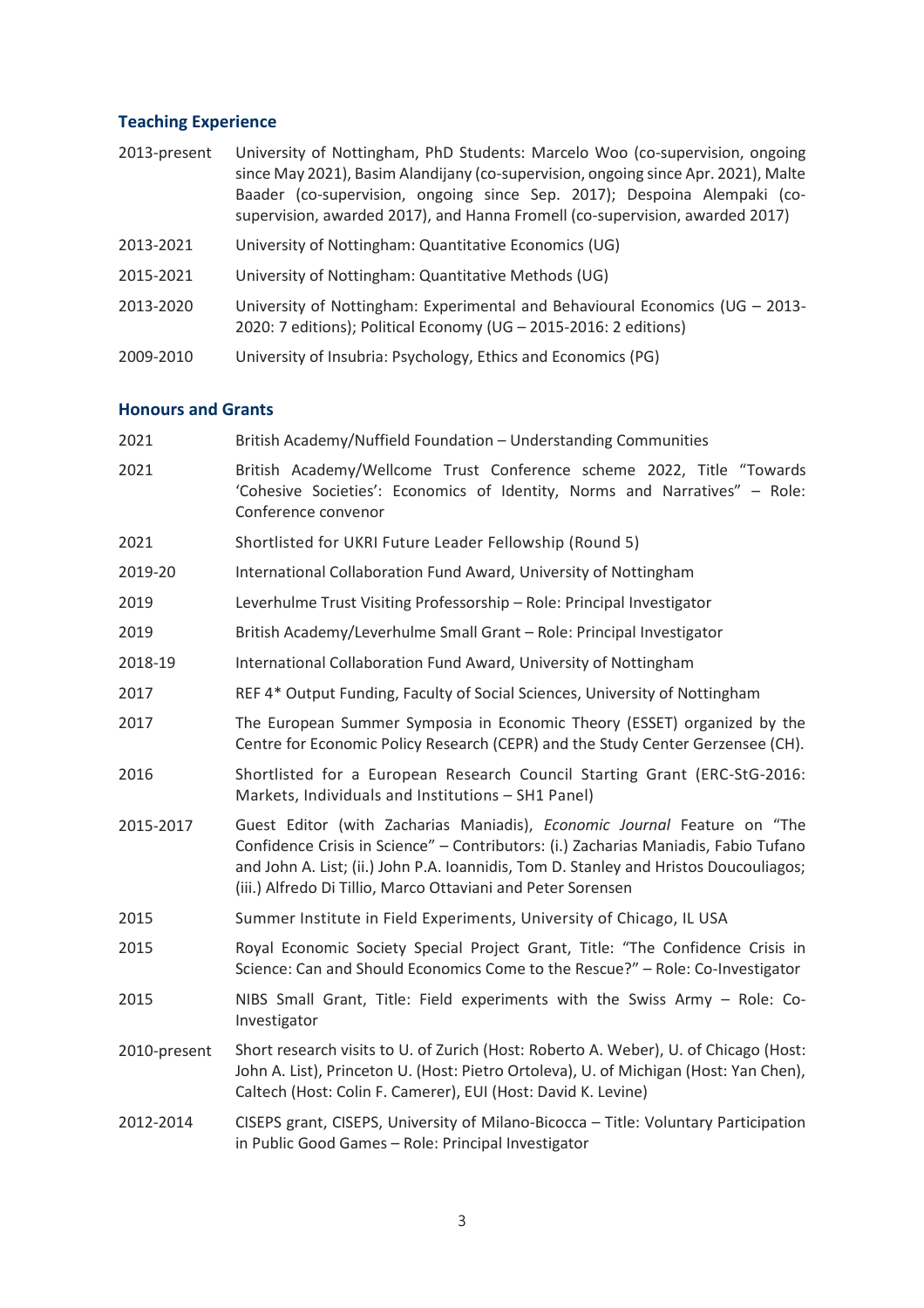| 2011-2013 | EELab grant, Economics Department, University of Milano-Bicocca - Title:<br>Understanding the Causes of Preference Shaping - Role: Principal Investigator                     |
|-----------|-------------------------------------------------------------------------------------------------------------------------------------------------------------------------------|
| 2010-2012 | PRIN 2009, Grant from the Italian Ministry of Education, University and Research -<br>Title: Social interactions, organization choices and performances - Role:<br>Researcher |
| 2008-2010 | PRIN 2007, Grant from the Italian Ministry of Education, University and Research -<br>Title: Behavioural economics in the analysis of tax evasion - Role: Researcher          |
| 2009      | Royal Economic Society Easter School, Auctions and Networks, University of<br>Birmingham, UK                                                                                  |
| 2006      | Russell Sage Summer Institute in Behavioral Economics, University of Trento                                                                                                   |

#### **Professional Qualifications**

| 2018-2024 | ANVUR Full Professor Qualification, Sector 13/A1 |  |
|-----------|--------------------------------------------------|--|
|-----------|--------------------------------------------------|--|

2015-2021 ANVUR Associate Professor Qualification, Sector 13/A1

#### **Professional Activities and Affiliations**

Services Deputy Director, Centre for Decision Research and Experimental Economics (CeDEx), University of Nottingham, UK

> University of Nottingham: Year-1 Director of Studies (since Sep. 2017); Member of the UG Teaching Committee; Member of the UG Learning Community Forum; Elected Non-professorial Senate Member in the Faculty of Social Sciences (2016- 2020); Study Abroad and U21 Academic Coordinator (2014-2017); Member of the School of Economics International Committee (2014-2015); Member of the School of Economics Recruitment Committee 2014-2015; Coordinator of the School of Economics' "MayFest" Outreach Activities (2014 and 2015)

> Member, PhD board, PhD Program in Methods and Models for Economic Decisions, Insubria University, 2019-2022

> Member of the Scientific Committee, Barcelona GSE Summer Forum since 2018 – Workshop "External Validity, Generalizability and Replicability of Economic Experiments"

> Member of the Selection Committee, XXIX Annual Conference of the Italian Society of Public Economics, 21-22 September 2017

> Member of the Organising Committee, 2015 Southampton Conference on the Credibility of Research, 3-4 July 2015 – Keynote speakers: John P.A. Ioannidis (Stanford) and Charles F. Manski (Northwestern)

> University of Milano-Bicocca: Executive Officer, CISEPS (Centre for Interdisciplinary Studies in Economics, Psychology and Social Sciences) – Decision Making Research Area (2010-2013)

> University of Milano-Bicocca: Member of the Organising Committee, 2010 CISEPS Annual Workshop on 'Recent Developments in Neuroeconomics'

> University of Milano-Bicocca: Prime mover and Coordinator of the Reading Group on 'Social and Economic Networks' (2010)